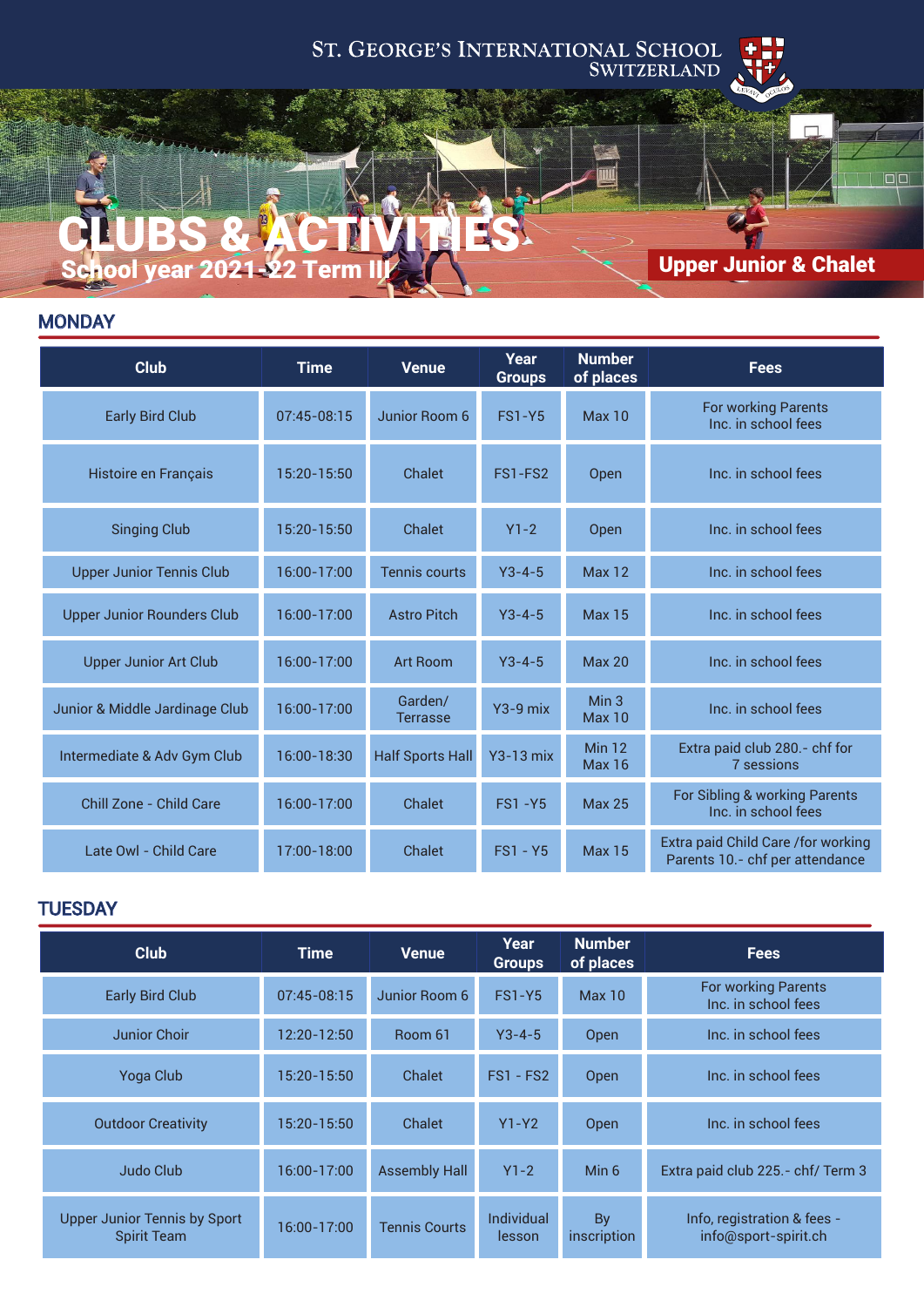| <b>Upper Junior Artistic Potery Club</b> | 16:00-17:00     | <b>Upper Junior</b>                  | $Y3 - 4 - 5$  | Max <sub>12</sub> | Inc. in school fees                                                    |
|------------------------------------------|-----------------|--------------------------------------|---------------|-------------------|------------------------------------------------------------------------|
| <b>Upper Junior Multiball Sport</b>      | 16:00-17:00     | <b>Half Football</b><br><b>Pitch</b> | $Y3 - 4 - 5$  | Max <sub>20</sub> | Inc. in school fees                                                    |
| Y4-9 Football Club                       | 16:00-17:30     | <b>Half Football</b><br><b>Pitch</b> | $Y4-9$ mix    | <b>Max 20</b>     | Extra paid club 90.- chf Term 3 /<br>9 sessions                        |
| Chill Zone - Child Care                  | $16:00 - 17:00$ | Chalet                               | <b>FS1-Y5</b> | <b>Max 25</b>     | Only for Sibling + working Parents                                     |
| Late Owl - Child Care                    | $17:00 - 18:00$ | Chalet                               | $FS1 - Y5$    | <b>Max 15</b>     | Extra paid Child Care / for working<br>Parents 10.- chf per attendance |

## **WEDNESDAY**

| <b>Club</b>                    | <b>Time</b>     | <b>Venue</b>                       | Year<br><b>Groups</b> | <b>Number</b><br>of places | <b>Fees</b>                                                           |
|--------------------------------|-----------------|------------------------------------|-----------------------|----------------------------|-----------------------------------------------------------------------|
| <b>Early Bird Club</b>         | 07:45-08:15     | Junior Room 6                      | <b>FS1-Y5</b>         | Max 10                     | <b>For working Parents</b><br>Inc. in school fees                     |
| Junior Orchestra               | $10:30 - 10:50$ | Music Room                         | $Y3 - 4 - 5$          | Open                       | Inc. in school fees                                                   |
| <b>Chalet Choir</b>            | 12:20-12:50     | <b>Chalet Music</b><br><b>Room</b> | $Y1-2$                | Open                       | Inc. in school fees                                                   |
| <b>Story Time in English</b>   | 15:20-15:50     | Chalet                             | FS1-FS2               | Open                       | Inc. in school fees                                                   |
| <b>Story Club in English</b>   | 15:20-15:50     | Chalet                             | $Y1 - Y2$             | Open                       | Inc. in school fees                                                   |
| <b>Upper Junior Netball</b>    | 16:00-17:00     | <b>Weather Pitch</b>               | $Y3 - 4 - 5$          | <b>Max 20</b>              | Inc. in school fees                                                   |
| <b>Junior Multiball Sports</b> | 16:00-17:00     | <b>Sports Hall</b>                 | $Y3 - 4 - 5$          | <b>Max 20</b>              | Inc. in school fees                                                   |
| Chill Zone - Child Care        | 16:00-17:00     | Chalet                             | <b>FS1-Y5</b>         | <b>Max 25</b>              | Only for Sibling + working Parents                                    |
| Late Owl - Child Care          | 17:00-18:00     | Chalet                             | $FS1 - Y5$            | <b>Max 15</b>              | Extra paid Child Care /for working<br>Parents 10.- chf per attendance |

## **THURSDAY**

| <b>Club</b>                       | <b>Time</b>   | <b>Venue</b>         | Year<br><b>Groups</b> | <b>Number</b><br>of places | <b>Fees</b>                                       |
|-----------------------------------|---------------|----------------------|-----------------------|----------------------------|---------------------------------------------------|
| <b>Early Bird Club</b>            | $07:45-08:15$ | Junior Room 6        | <b>FS1-Y5</b>         | Max <sub>10</sub>          | <b>For working Parents</b><br>Inc. in school fees |
| <b>Maths challenges</b>           | 15:20-15:50   | Chalet               | $FS1-2$               | <b>Open</b>                | Inc. in school fees                               |
| Club de Jeux de Société           | 15:20-15:50   | Chalet               | $Y1-2$                | <b>Open</b>                | Inc. in school fees                               |
| <b>Upper Junior Super Stories</b> | 16:00-17:00   | <b>Upper Junior</b>  | $Y3 - 4 - 5$          | <b>Max 15</b>              | Inc. in school fees                               |
| Upper Junior Judo Club            | 16:00-17:00   | <b>Assembly Hall</b> | $Y3 - 4 - 5$          | <b>Max 20</b>              | Extra paid club 225.- chf / Term 3                |